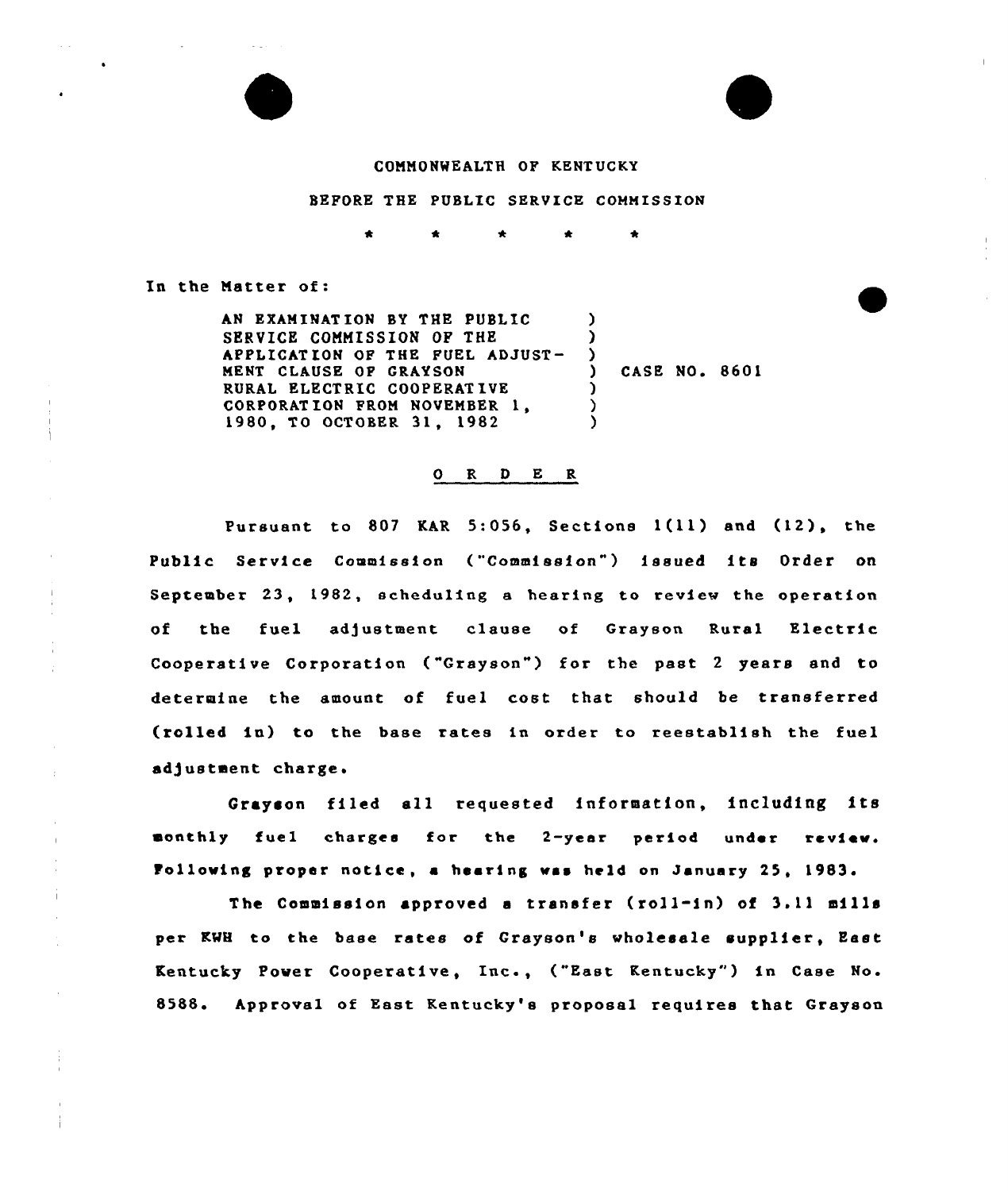



also be authorized to roll in those same fuel costs to its base rates <sup>a</sup>

The Commission has reviewed the monthly fuel adjustment clause filing made by Grayson in conjunction with the schedule of over- or under-recovered fuel costs filed in this proceeding. This review indicates that the Commission should revise the monthly fuel adjustment clause filing form to minimize errors.

The Commission, having considered the evidence of record and being advised, is of the opinion and finds that:

1. Crayson has complied in all material respects with the provisions of 807 RAR 5:056

Grayson's wholesale supplier has been authorized to transfer (roll in) to its base rates fuel costs of 3.11 mills per KMH in Case No. 8588.

3. Grayson should be authorized to increase the rates charged its customers by 3.41 mills per KMH in order to transfer fuel costs rolled in by East Kentucky from the fuel adjustment clause to the base rates pursuant to the Commission's Order in Case No. 8588 and applicable line loss, and this can best be accomplished by an energy adder to each KMH sold.

4. The revised rates and charges in Appendix A are designed to reflect the transfer of fuel costs from the fuel ad)ustmant clause rate to the base rates.

5. The monthly fuel adjustment clause filing form currently being filed by Grayson should be revised.

IT IS THEREFORE ORDERED that the charges collected by Grayson through the fuel sd)ustment clause for the period November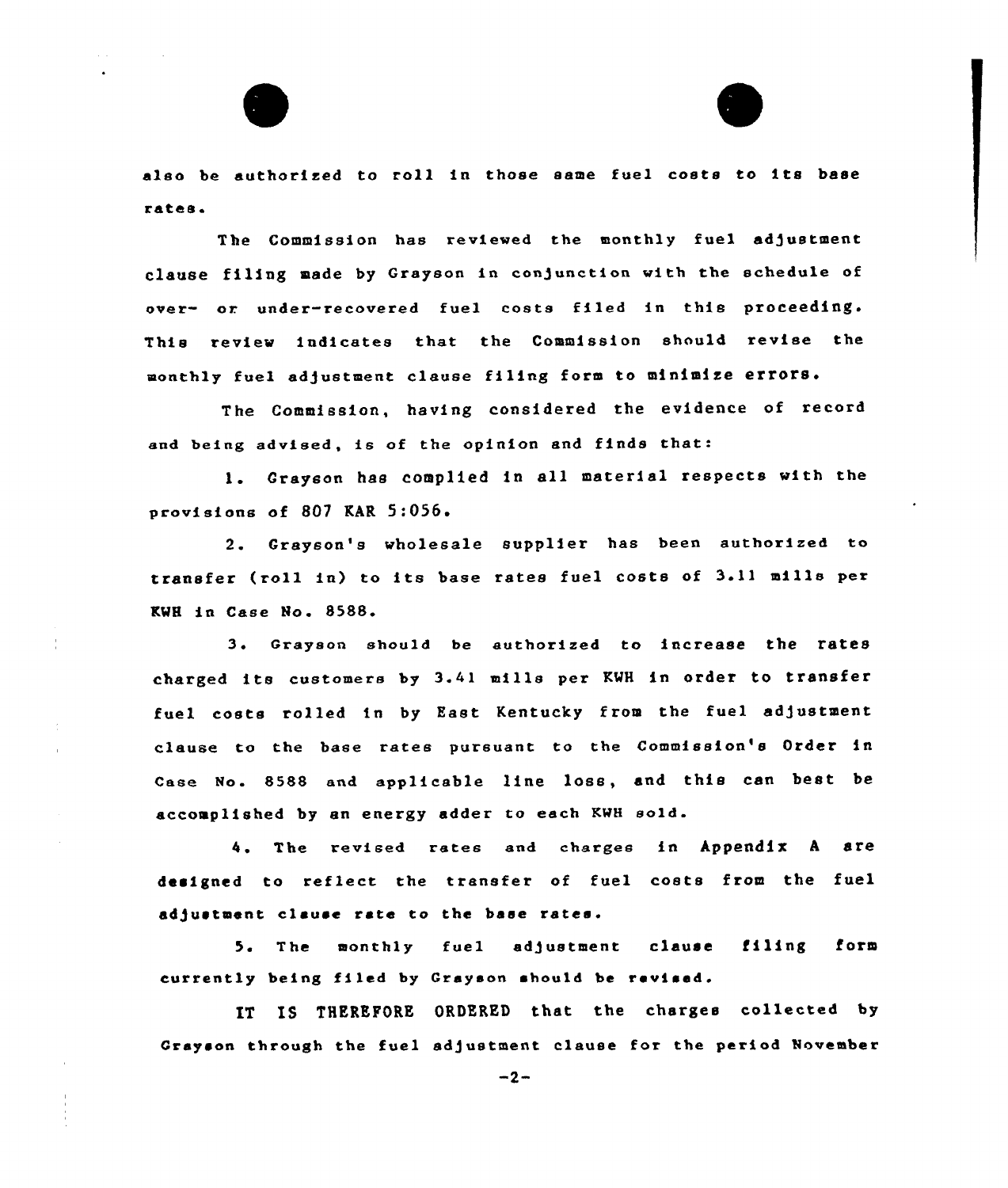1, 1980, through October 31, 1982, be and they hereby are approved.

IT IS FURTHFR ORDERED that Grayson be and it hereby ia authorised to transfer to its base rates fuel costs transferred by its wholesale supplier pursuant to Case No. 8588.

IT IS FURTHER ORDERED that the rates in Appendix <sup>A</sup> be and they hereby are approved for service rendered by Grayson on and after June 1, 1983, which is also the effective date for East Kentucky's rates.

IT IS FURTHER ORDERED that within 30 days from the date of this Order Grayson shall file with the Commission its revised tariff sheets setting out the rates approved herein .

IT IS FURTHER ORDERED that the revised monthly fuel clause form in Appendix <sup>B</sup> shall be used by Grayson for all filings made after the date of this Order pursuant to 807 KAR 5:056 to recover or refund fuel charges or credits billed or refunded by ita wholesale supplier.

Done at Frankfort, Kentucky, this 3rd day of June, 1983.

PUBLIC SERVICE COMMISSION

CHairman

 $2.1 - 2.2 - 1$ 

Vice Chairman /

Commissione

ATTEST:

Secretary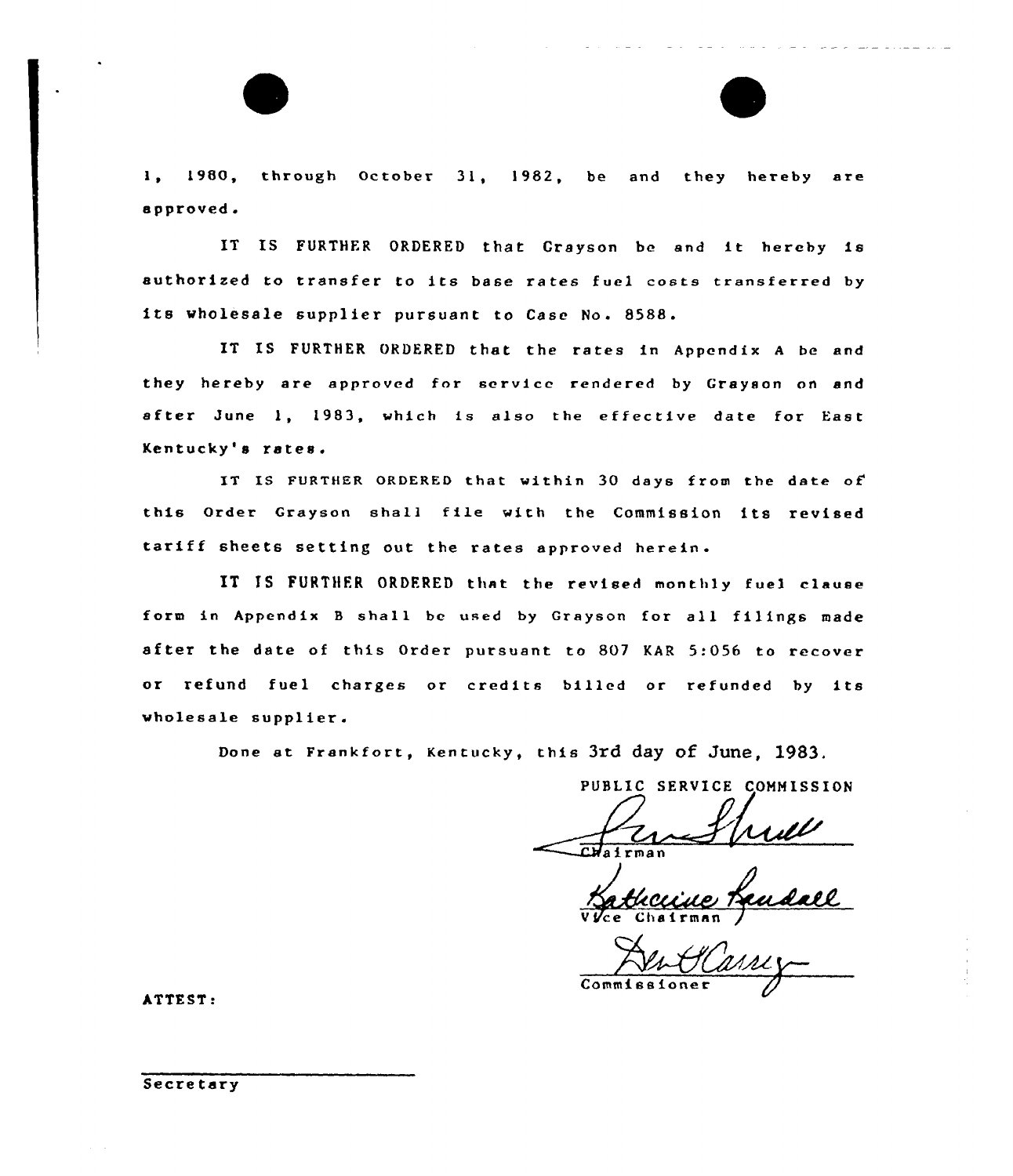# APPENDIX A

APPENDIX TO AN ORDER OF THE KENTUCKY PUBLIC SERVICE COMMISSION IN CASE NO. 8601 DATED JUNE 3. 1983.

The following rates and charges are prescribed for the customers in the area served by Grayson Rural Electric Cooperative Corporation. All other rates and charges not specifically mentioned herein shall remain the same as those in effect under authority of this Commission prior to the date of this Order.

> SCHEDULE I\* DOMESTIC-FARM & HOME SERVICE, PUBLIC EUILDINGS. SCHOOLS, CHURCHES, ETC. COUNERCIAL & SHALL POWER  $0 - 49$  KVA

## Rates:

S6.89 Customer Charge Per Month Energy Charge  $.0614$  per KWH

> SCHEDULE 4 LARGE POWER SERVICE 50 - 600 KW\*

#### Rates:

Demand Charge

\$5.39 per Honth per KW of Billing Demand \$52.83 Customer Charge per Month Energy Charge .04843 per KWH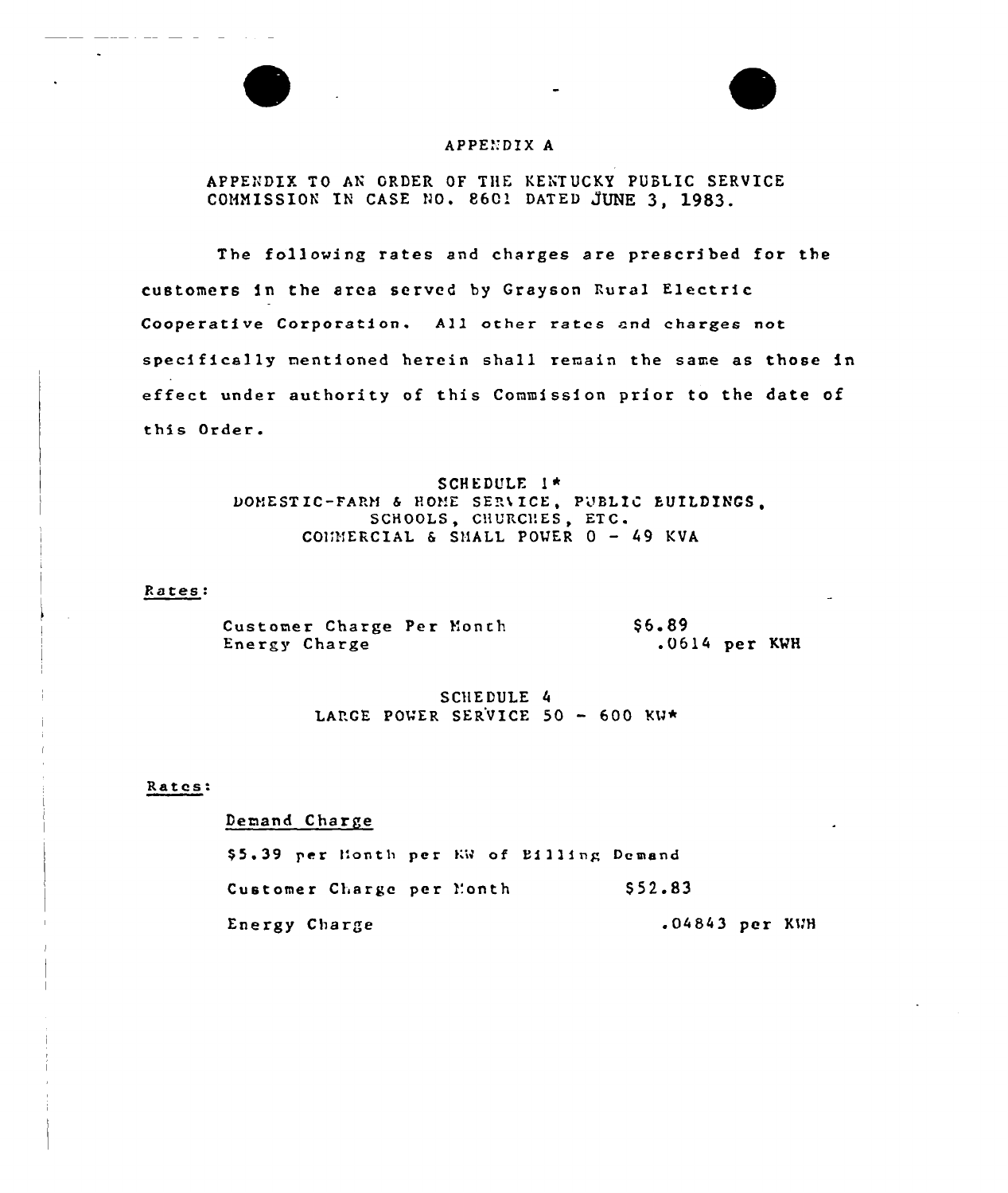

# SCHEDULE<sub>5</sub> STREET LIGHTING SERVICE\*

# Base Rate per light per Year:

For dusk to dawn lighting with lights mounted on existing wooden poles with bracket attachments and connected to existing overhead secondary circuits. The Cooperative shall furnish and install wooden pole and secondary extension if required for street lights, within 200 feet of the existing secondary circuits.

For the following monthly charges the Cooperative will furnish, install and maintain the lighting fixtures and accessories including pole, hardware, control, lamps, overhead wiring, etc.; and the energy required.

| Lamp Size | Mercury Vapor Lamps | Annual Charge Per Lamp |
|-----------|---------------------|------------------------|
| 175 Watt  | S5.89               | S70.68                 |

# SCHEDULE 6 OUTDOOR LIGHTING SERVICE - SECURITY LIGHTS\*

## Rate Per Light Per Month:

|  | 175 Watt Mercury Vapor Lamp |  | \$5.89 |
|--|-----------------------------|--|--------|
|  | 250 Watt Mercury Vapor Lamp |  | 7.85   |

# SCHEDULE 7 ALL ELECTRIC SCHOOLS (A.E.S.)\*

#### Rates:

All KWN

#### \$.06669

### SCHEDULE 8 SEASONAL SERVICES - SERVICES ACTIVE LESS THAN NINE (9) MONTHS OUT OF A YEAR

## Rates:

| Customer Charge Per Month |  | SB 45 |                  |  |
|---------------------------|--|-------|------------------|--|
| Energy Charge             |  |       | $.07855$ per KWH |  |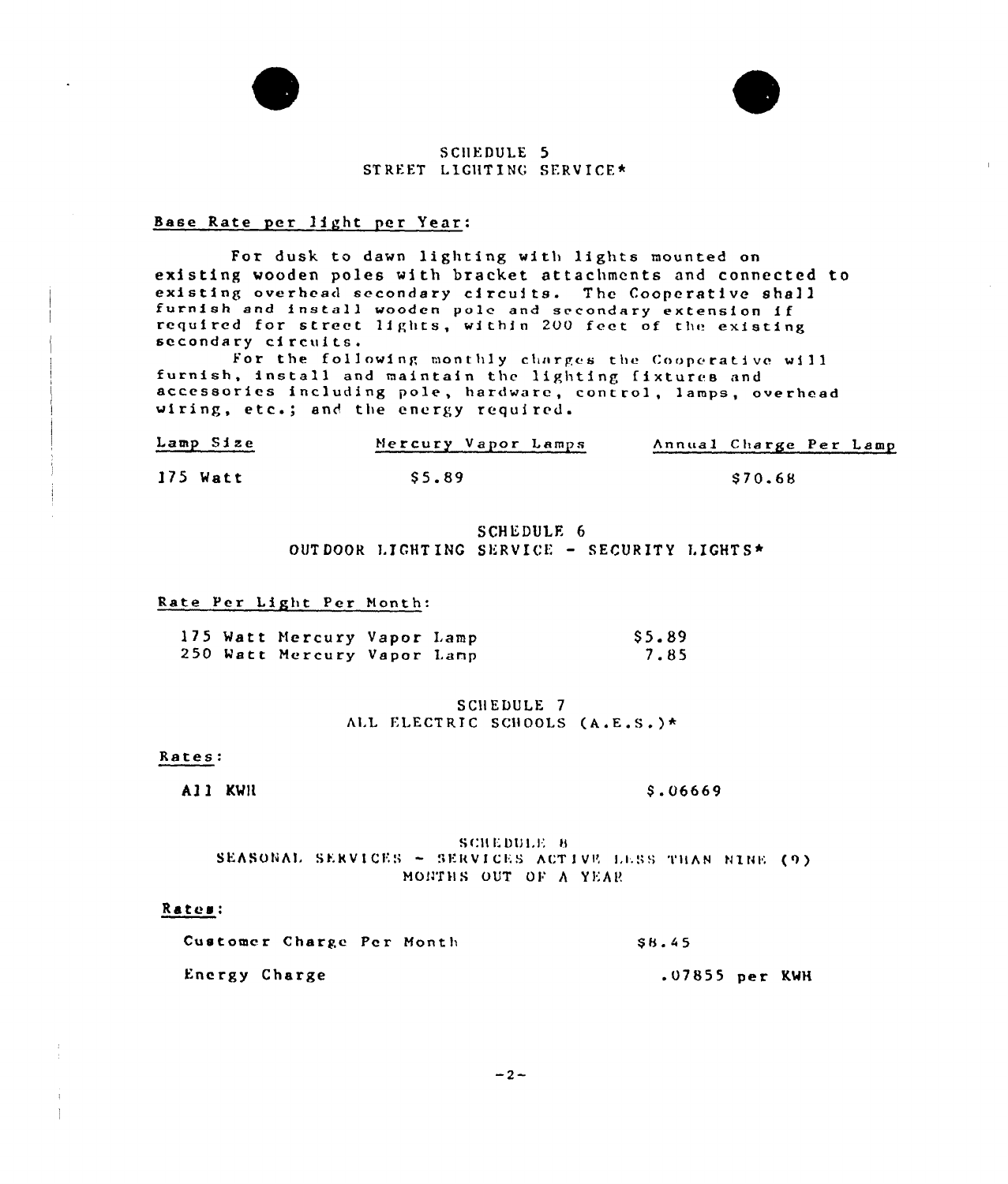

 $\bullet$ 

 $\bar{\rm I}$ ÷,

 $\bar{z}$  $\bar{z}$  $\pm$ 

 $\bar{z}$ 

 $\sim 10^{-11}$ 



# \*Fuel Clause Adjustment

All rates are applicable to the Fuel Adjustment Clause and may be increased or decreased by an amo unt per KWli equal to the fuel adjustment amount per KWH as billed by the Wholesal Power Supplier plus an allowance for line losses. The allowance for line losses will not exceed 10K and is based on a twelve-month moving average of such losses. subject to all other applicable provisions 5:056. twelve-month moving average of such losses. This Fuel Clause is as set out in 807 KAR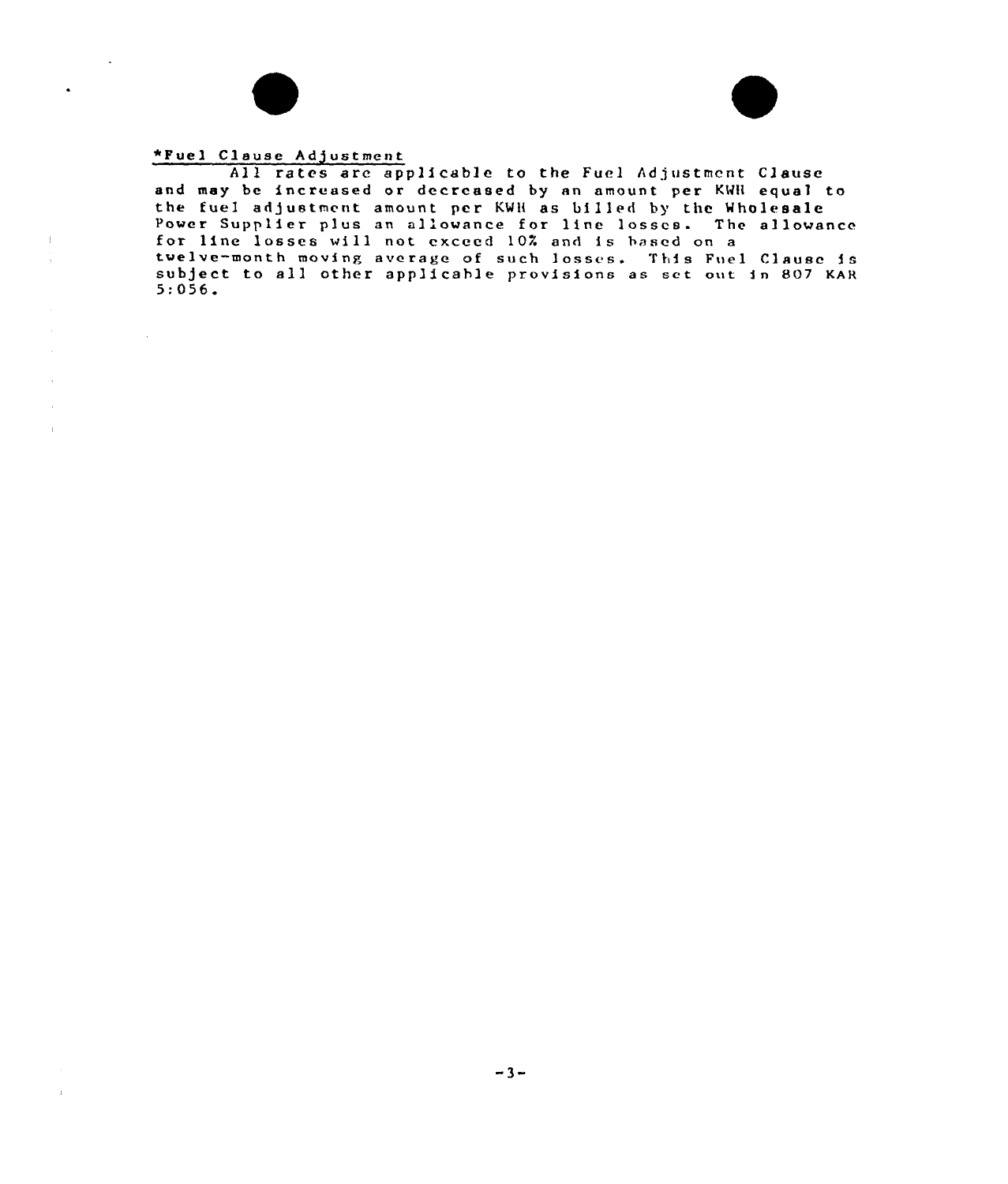|                                                                                                                | <b>Address:</b><br>Telephone:                                                                                                  |
|----------------------------------------------------------------------------------------------------------------|--------------------------------------------------------------------------------------------------------------------------------|
|                                                                                                                | Issued by:<br>Title:                                                                                                           |
| $\vec{5}$                                                                                                      | $\overline{5}$<br>Issued on:                                                                                                   |
| per KNH to be app.<br>lied to bills rendered on and sfter                                                      | Line<br>22<br>reflects a Fuel Adjustment Charge<br>$(c_{red1})$<br>$\frac{1}{2}$<br>'n.                                        |
|                                                                                                                | Total (Over) or Under<br>Recovery (L10 less L11)                                                                               |
| FAC <sub>f</sub><br>$5$ OV <sub>3</sub><br>$(113D + 114)$<br>per KWH<br>per KWI<br>$(120 + 19)$<br>(121 × 100) | $\overline{5}$<br>$\overline{1}$<br>FAC Revenue<br>from L6 (net<br>of billing adj.)<br>(Refund) Resulting<br>22.<br><b>21.</b> |
| Recovery Rate<br>(100% less percentage on L16)<br>$\bullet$<br>per KWI                                         | $\overline{5}$<br>Fuel Charge<br>Compute L6<br>(2red1)<br>Used to<br>20.                                                       |
| Calculation of FAC Billed Consumers<br>Sales as a Percent of Purchases<br>$(11 + 11)$                          | ۹.<br>$\cdot^{\infty}$<br>$16(17 + 18)$<br>Adjustments to Billing (KWH)<br>Net KWH B111ed<br>at the Rate on<br>19.             |
| Last Month Used to Compute L16<br>Line Loss<br>101<br>Month on L17 (%)                                         | $\mathbf{v}$<br>91 no<br>Gross KWH Billed at the Rate<br>18.<br>$\ddot{5}$                                                     |
| Last 12 Months Actual $(2)$ -                                                                                  | $\cdot$<br>1ser <sub>1</sub><br>FAC Rate Billed<br>Consumers<br>$\overline{5}$                                                 |
| Line<br><b>Loss</b>                                                                                            | $\frac{1}{2}$<br>or Under Recovery<br>-1<br>lionth of:                                                                         |
|                                                                                                                |                                                                                                                                |
| Number of KNI<br>Supplier's FAC:<br>∽<br>$best$ KWH (L13A + 14)<br>Parchased                                   | ِ.,<br>Line Loss & Unaccounted for<br>(11 less L4)<br>14.                                                                      |
| $\Omega$<br>ŗ<br><b>Recoverable</b><br>Unrecoverable - Schedule 2<br>$(113 A+B-C)$<br>Fuel Cost                | ÷.<br>Total Sales<br>Company Use<br>$(61 + 71)$                                                                                |
| $\ddot{\phantom{0}}$<br>'n,<br>Billed by<br>(Over) Under Recovery (L12)<br>supplier                            | $\ddot{\phantom{0}}$<br>Sales (Ultimate Consumer)                                                                              |
| Fuel Adjustment Charge<br>(Credit):                                                                            | F<br>Total Purchases<br>تبا<br>پ                                                                                               |
| Purchased Pover<br>$\pmb{\mathfrak{t}}$<br><b>Month of:</b>                                                    | Disposition of<br>Energy (KWI)<br>- ISSIGN OF:                                                                                 |
| POWER SUPPLIER:                                                                                                | COMPANY:                                                                                                                       |
| Page 1 of 3<br>Appendix B                                                                                      | runiux ruki. ADJUSTMENT CLAUSE (FAC) Report                                                                                    |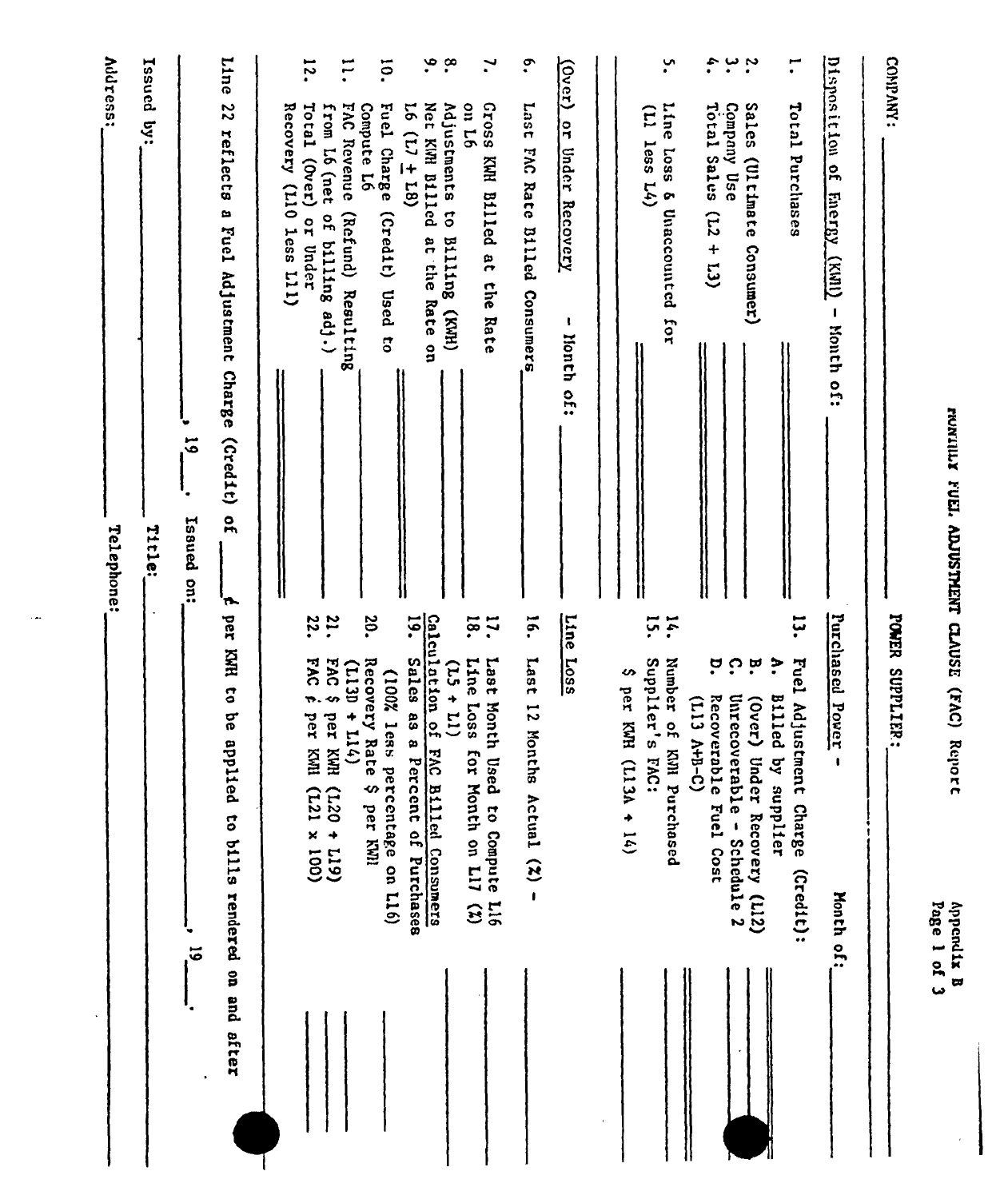

APPENDIX B PAGE 2 OF 3

SCHEDULE 1 TWELVE MONTH ACTUAL LINE LOSS FOR FUEL ADJUSTMENT CHARGE COMPUTATION FOR 198

 $\mathbf{r}$ 

|                                                                                                                                                              | (a)<br><b>KWH PURCHASED</b> | (b)<br>KWH SOLD | (c)<br><b>OFFICE USE</b>                | (d)<br>KWE LOSSES |
|--------------------------------------------------------------------------------------------------------------------------------------------------------------|-----------------------------|-----------------|-----------------------------------------|-------------------|
| Previous twelve months total $-$<br>Less: Prior year-current month total -<br>Plus: Current year-current month total -<br>Most Recent Twelve Month Total $-$ |                             |                 |                                         |                   |
| (d)<br>$\div$ (a)<br>$\blacksquare$                                                                                                                          | (FAC) Report                |                 | Enter on line 16 of the current month's |                   |